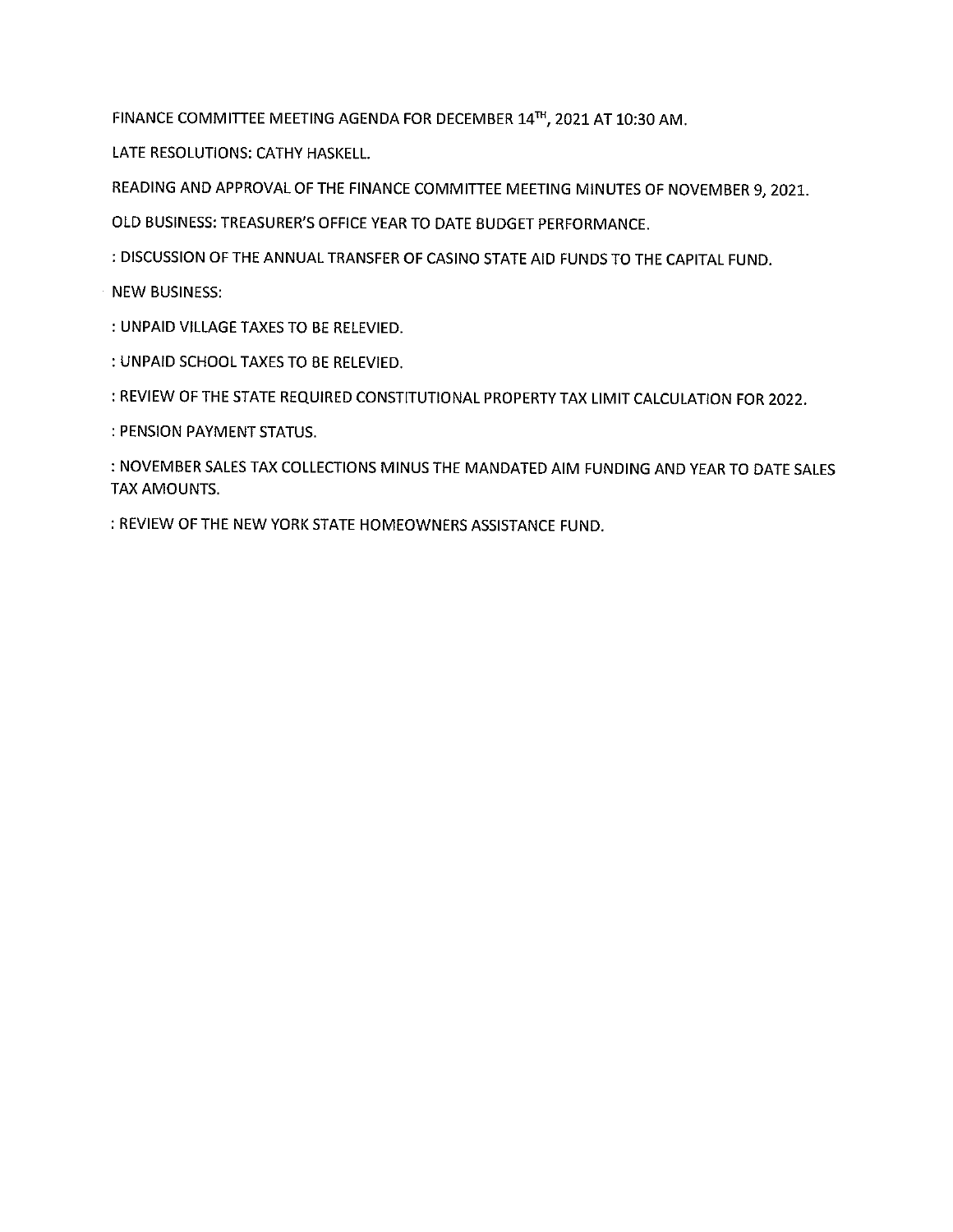

## **Tioga County YEAR-TO-DATE BUDGET REPORT**

| FOR 2021 12          |               |                                                                                                                                                                                                                                                                                                                                                                                                                                                |                                                                                                                                                                                                                                                                                                                                                                            |                                                                                                                                                                                                                                                                                                                                                                                                                                           |                                                                                                                                                                                                                                                                                                                                      |                                                                                                                                                                                                                                                                                                                                                                                                       |                                                                                                                                                                                                                                                                                                             |
|----------------------|---------------|------------------------------------------------------------------------------------------------------------------------------------------------------------------------------------------------------------------------------------------------------------------------------------------------------------------------------------------------------------------------------------------------------------------------------------------------|----------------------------------------------------------------------------------------------------------------------------------------------------------------------------------------------------------------------------------------------------------------------------------------------------------------------------------------------------------------------------|-------------------------------------------------------------------------------------------------------------------------------------------------------------------------------------------------------------------------------------------------------------------------------------------------------------------------------------------------------------------------------------------------------------------------------------------|--------------------------------------------------------------------------------------------------------------------------------------------------------------------------------------------------------------------------------------------------------------------------------------------------------------------------------------|-------------------------------------------------------------------------------------------------------------------------------------------------------------------------------------------------------------------------------------------------------------------------------------------------------------------------------------------------------------------------------------------------------|-------------------------------------------------------------------------------------------------------------------------------------------------------------------------------------------------------------------------------------------------------------------------------------------------------------|
| <b>ACCOUNTS FOR:</b> | ORIGINAL      | TRANFRS/                                                                                                                                                                                                                                                                                                                                                                                                                                       | <b>REVISED</b>                                                                                                                                                                                                                                                                                                                                                             |                                                                                                                                                                                                                                                                                                                                                                                                                                           |                                                                                                                                                                                                                                                                                                                                      | AVAILABLE                                                                                                                                                                                                                                                                                                                                                                                             | <b>PCT</b>                                                                                                                                                                                                                                                                                                  |
| General Fund<br>A    | <b>APPROP</b> | <b>ADJSTMTS</b>                                                                                                                                                                                                                                                                                                                                                                                                                                | <b>BUDGET</b>                                                                                                                                                                                                                                                                                                                                                              | <b>YTD ACTUAL</b>                                                                                                                                                                                                                                                                                                                                                                                                                         | <b>ENCUMBRANCES</b>                                                                                                                                                                                                                                                                                                                  | <b>BUDGET</b>                                                                                                                                                                                                                                                                                                                                                                                         | USE/COL                                                                                                                                                                                                                                                                                                     |
|                      |               |                                                                                                                                                                                                                                                                                                                                                                                                                                                |                                                                                                                                                                                                                                                                                                                                                                            |                                                                                                                                                                                                                                                                                                                                                                                                                                           |                                                                                                                                                                                                                                                                                                                                      |                                                                                                                                                                                                                                                                                                                                                                                                       |                                                                                                                                                                                                                                                                                                             |
| A1325 Treasurer      |               |                                                                                                                                                                                                                                                                                                                                                                                                                                                |                                                                                                                                                                                                                                                                                                                                                                            |                                                                                                                                                                                                                                                                                                                                                                                                                                           |                                                                                                                                                                                                                                                                                                                                      |                                                                                                                                                                                                                                                                                                                                                                                                       |                                                                                                                                                                                                                                                                                                             |
|                      |               | $\mathbf 0$<br>0<br>$\mathbf{0}$<br>0<br>$\mathbf 0$<br>$\Omega$<br>$\mathbf{0}$<br>$\mathbf 0$<br>$\mathbf 0$<br>$\mathbf 0$<br>$\mathbf 0$<br>$\mathbf 0$<br>$\Omega$<br>$\mathbf 0$<br>$\mathbf 0$<br>0<br>$\mathbf{0}$<br>$-160$<br>160<br>$\mathbf 0$<br>$\mathbf{0}$<br>$-425$<br>$\Omega$<br>9,500<br>$\mathbf{0}$<br>$\mathbf{0}$<br>$\mathbf{0}$<br>$\mathbf 0$<br>$\mathbf 0$<br>150<br>$\mathbf 0$<br>$\mathbf{0}$<br>600<br>$-600$ | $-60,000$<br>$-1,944,995$<br>$-1,050,000$<br>$-8,000$<br>$-16,000$<br>$-58,000$<br>$-30,000$<br>$-30,000$<br>$-100,000$<br>$\mathbf{0}$<br>$-10,000$<br>$-30,000$<br>$\mathbf{0}$<br>338,450<br>7,500<br>1,000<br>1,500<br>$\overline{0}$<br>160<br>1,000<br>900<br>75<br>80,000<br>9,500<br>400<br>200<br>2,000<br>400<br>500<br>200<br>1,700<br>4,500<br>2,600<br>18,400 | $-697,623.13$<br>$-1, 961, 968.26$<br>$-903, 270.51$<br>.00<br>$-30.413.38$<br>$-50,700.00$<br>$-30,000.00$<br>$-25, 382.70$<br>$-14,695.01$<br>$-224.45$<br>$-17, 322.40$<br>$-30,000.00$<br>$-4,681,434.00$<br>300, 395.77<br>5,906.25<br>12.27<br>515.36<br>.00<br>140.59<br>905.87<br>876.91<br>.00<br>67,400.00<br>9,500.00<br>200.00<br>77.03<br>1,133.84<br>3.66<br>425.00<br>200.48<br>726.74<br>2,932.11<br>2,309.78<br>4,374.00 | $.00 \,$<br>$.00 \,$<br>$.00 \,$<br>.00<br>.00<br>$.00 \,$<br>.00<br>.00<br>$.00 \,$<br>.00<br>.00<br>$.00 \times$<br>.00<br>$.00 \,$<br>$.00 \,$<br>$.00 \,$<br>$.00 \,$<br>$.00 \,$<br>$.00 \,$<br>$.00 \,$<br>$.00 \,$<br>.00<br>$.00 \,$<br>.00<br>.00<br>115.73<br>.00<br>.00<br>$.00 \,$<br>.00<br>.00<br>.00<br>139.76<br>.00 | 637, 623.13 1162.7%<br>16,972.99<br>$-146, 729.49$<br>$-8,000.00$<br>14,413.38<br>$-7, 300.00$<br>$.00\,$<br>$-4,617.30$<br>$-85, 304.99$<br>224.45<br>7,322.40 173.2%<br>4,681,434.00<br>38,054.23<br>1,593.75<br>987.73<br>984.64<br>.00<br>19.41<br>94.13<br>23.09<br>74.75<br>12,600.00<br>.00<br>200.00<br>7.24<br>866.16<br>396.34<br>75.00<br>.00<br>973.26<br>1,567.89<br>150.46<br>14,026.00 | 100.9%<br>86.0%*<br>.0%<br>190.1%<br>87.4%*<br>100.0%<br>84.6%*<br>14.7%*<br>100.0%<br>$.00 \quad 100.0%$<br>100.0%<br>88.8%<br>78.8%<br>1.2%<br>34.4%<br>.0%<br>87.9%<br>90.6%<br>97.4%<br>.0%<br>84.3%<br>100.0%<br>50.0%<br>96.4%<br>56.7%<br>.9%<br>85.0%<br>100.0%<br>42.7%<br>65.2%<br>94.2%<br>23.8% |
|                      |               | 0<br>$\mathbf 0$<br>$-150$                                                                                                                                                                                                                                                                                                                                                                                                                     | 200<br>600<br>3,150                                                                                                                                                                                                                                                                                                                                                        | $.00 \,$<br>455.50<br>1,530.00                                                                                                                                                                                                                                                                                                                                                                                                            | .00<br>.00<br>.00                                                                                                                                                                                                                                                                                                                    | 200.00<br>144.50                                                                                                                                                                                                                                                                                                                                                                                      | .0%<br>75.9%<br>48.6%                                                                                                                                                                                                                                                                                       |
|                      |               | $\Omega$<br>$\mathbf{0}$<br>$\mathbf 0$                                                                                                                                                                                                                                                                                                                                                                                                        | 37,686<br>25,892<br>8,575                                                                                                                                                                                                                                                                                                                                                  | 36,780.16<br>22,754.02<br>8,099.48                                                                                                                                                                                                                                                                                                                                                                                                        | $.00 \,$<br>.00.<br>$.00 \times$                                                                                                                                                                                                                                                                                                     | 1,619.52<br>905.84<br>3,137.98<br>475.52                                                                                                                                                                                                                                                                                                                                                              | 97.6%<br>87.9%<br>94.5%                                                                                                                                                                                                                                                                                     |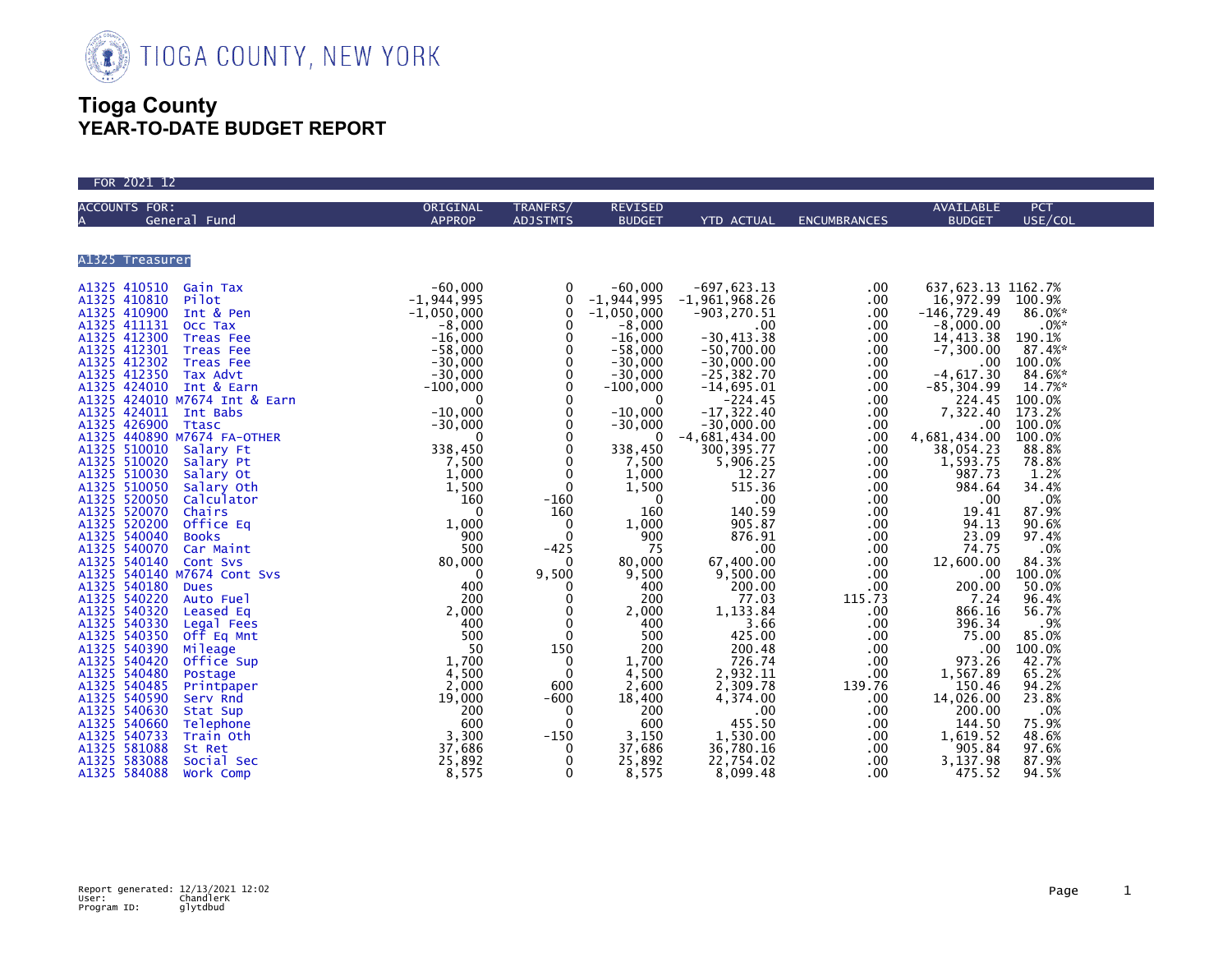

## **Tioga County YEAR-TO-DATE BUDGET REPORT**

| FOR 2021 12                                                                    |                                  |                           |                             |                                 |                               |                     |                                       |                       |  |
|--------------------------------------------------------------------------------|----------------------------------|---------------------------|-----------------------------|---------------------------------|-------------------------------|---------------------|---------------------------------------|-----------------------|--|
| ACCOUNTS FOR:<br>General Fund<br>A                                             |                                  | ORIGINAL<br><b>APPROP</b> | TRANFRS/<br><b>ADJSTMTS</b> | <b>REVISED</b><br><b>BUDGET</b> | <b>YTD ACTUAL</b>             | <b>ENCUMBRANCES</b> | AVAILABLE<br><b>BUDGET</b>            | <b>PCT</b><br>USE/COL |  |
| A1325 585588<br>Disab Ins<br>A1325 586088<br>Health Ins<br>A1325 588988<br>Eap |                                  | 408<br>102,843<br>105     | 0<br>28,691                 | 408<br>131,534<br>105           | 365.40<br>143,915.41<br>96.32 | .00.<br>.00.<br>.00 | 42.60<br>$-12,381.22$ 109.4%*<br>8.68 | 89.6%<br>91.7%        |  |
| <b>TOTAL Treasurer</b>                                                         |                                  | $-2,695,626$              | 37.766                      | -2,657,860                      | -7,831,001.89                 | 255.49              | 5,172,886.07 294.6%                   |                       |  |
| TOTAL General Fund                                                             |                                  | $-2,695,626$              |                             | 37,766 -2,657,860               | $-7,831,001.89$               | 255.49              | 5,172,886.07 294.6%                   |                       |  |
|                                                                                | TOTAL REVENUES<br>TOTAL EXPENSES | $-3, 336, 995$<br>641,369 | 37.766                      | $-3,336,995$<br>679.135         | $-8,443,033.84$<br>612.031.95 | $.00 \,$<br>255.49  | 5,106,038.57<br>66.847.50             |                       |  |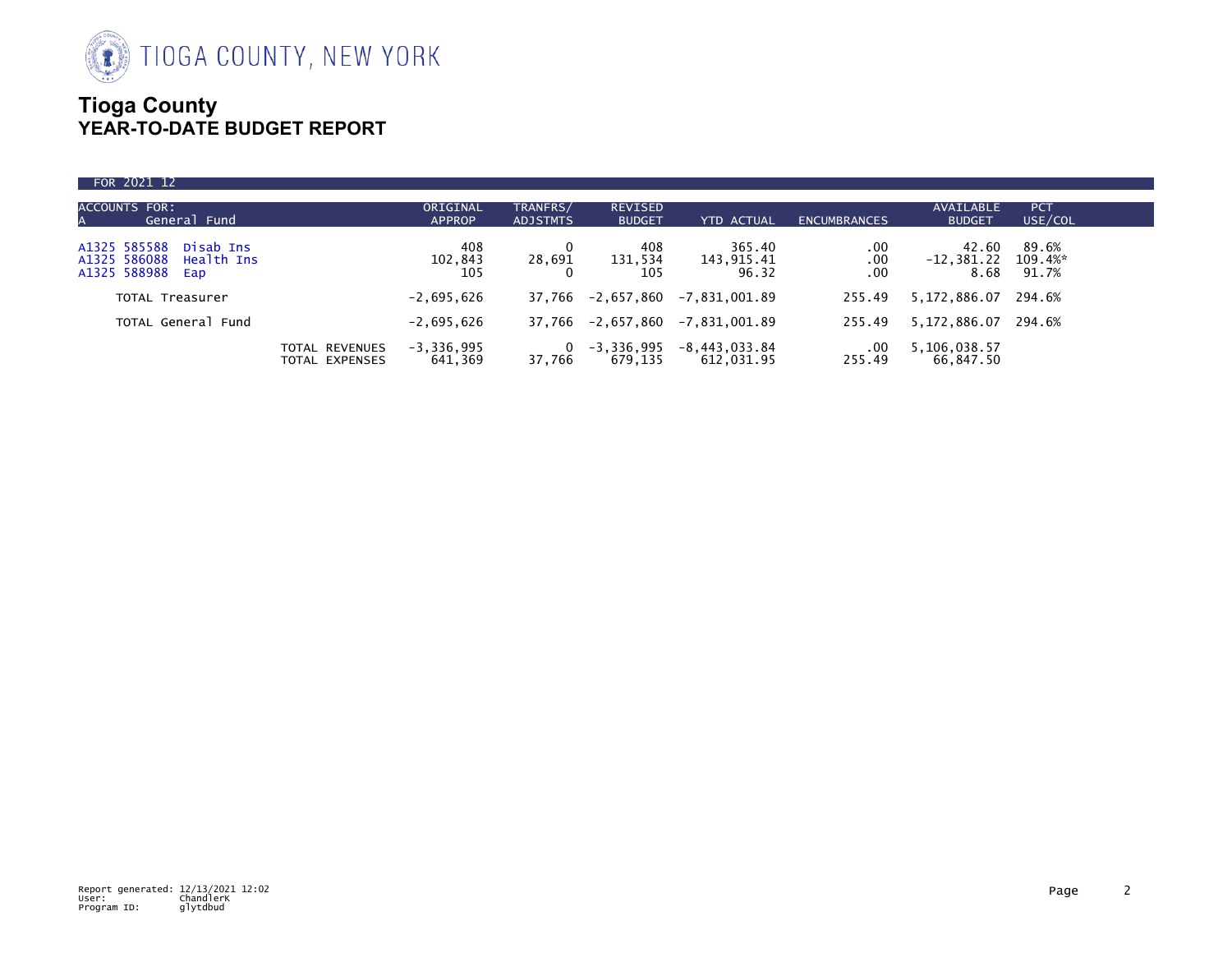| ĺ |
|---|
|   |

 $\bigcirc$ 

| 490.635.20                 | 32,097.64<br>\$                |                                          |                         |                    |                                                   |
|----------------------------|--------------------------------|------------------------------------------|-------------------------|--------------------|---------------------------------------------------|
|                            | ↔                              |                                          |                         |                    | PENALTY TOTAL                                     |
|                            | 95'237.56                      | <b>GA</b><br>43.00<br>49                 | ↔<br>31,830.26          | 49<br>426,564.30   |                                                   |
|                            |                                |                                          |                         |                    | TOTAL                                             |
|                            |                                |                                          |                         |                    |                                                   |
| ¢۹<br>197,122.02           | မာ<br>12,895.84                |                                          |                         |                    |                                                   |
|                            | $\ddot{\bullet}$<br>184,226.18 | €<br>143.00                              | ٠G<br>15,199.49         |                    | 7% County Penalty                                 |
|                            |                                |                                          |                         | ₩<br>168,883.69    | VILLAGE OF WAVERLY 9%+\$1 SNF                     |
| ÷۵<br>7,909.10             | 69<br>51743                    |                                          |                         |                    |                                                   |
|                            | ÷,<br>739167                   | မာ<br>þ                                  | 418.39                  |                    | 7% County Penalty                                 |
|                            |                                |                                          | କ                       | ↮<br>6,973.28      | VILLAGE OF SPENCER 6%+NO SNF                      |
| G)<br>247,405.83<br>न<br>र | ↔<br>16,185.44                 |                                          |                         |                    |                                                   |
|                            |                                |                                          |                         |                    | 7% County Penalty                                 |
|                            | <b>CA</b><br>231,220.39        | Ġ9                                       | ↔<br>13,087.99          | €<br>218, 132.40   |                                                   |
|                            |                                |                                          |                         |                    | VILLAGE OF OWEGO 6%+NO SNF                        |
| မာ<br>8,054.38             | မ<br><b>526.90</b>             |                                          |                         |                    |                                                   |
|                            | t.<br>8722S <sup>1</sup>       | ı                                        |                         |                    | 7% County Penalty                                 |
|                            |                                | ₩                                        | ↔<br>09'199             | 69<br>6,969.88     | VILLAGE OF NICHOLS 8%+NO SNF                      |
| မာ<br>15,530.97            |                                |                                          |                         |                    |                                                   |
|                            | Ġ9<br>1,016.05                 |                                          |                         |                    | 7% County Penalty                                 |
|                            | U,<br><b>14.514.92</b>         | ↔<br>ı                                   | <u>ی</u><br>1,555.17    | ↔<br>12,959.75     | VILLAGE OF NEWARK VLY 12%+NO SNE                  |
|                            |                                |                                          |                         |                    |                                                   |
| မ<br>14,612.90             | ÷۵<br>86.98                    |                                          |                         |                    |                                                   |
|                            | Ŧ,<br>13,656.92                | ↔<br>1                                   | <u>ی</u><br>1011.62     | G)<br>12,645.30    | 7% County Penalty<br>VILLAGE OF CANDOR 8%+ NO SNF |
| <b>TOTAL RELEVY</b>        |                                |                                          |                         |                    |                                                   |
|                            | <b>RETURNED TAXES</b>          | <b><u>2ND NOTIC</u></b><br>m<br>HH<br>HH | <u>VILLAGE INTEREST</u> | <b>BASE AMOUNT</b> |                                                   |
|                            |                                |                                          |                         |                    |                                                   |

\$<br>TOTAL DUE TO VILLAGES

 $\begin{array}{r} 2 & 490,635.20 \\ 2 & 499,635.20 \end{array}$ 

22. P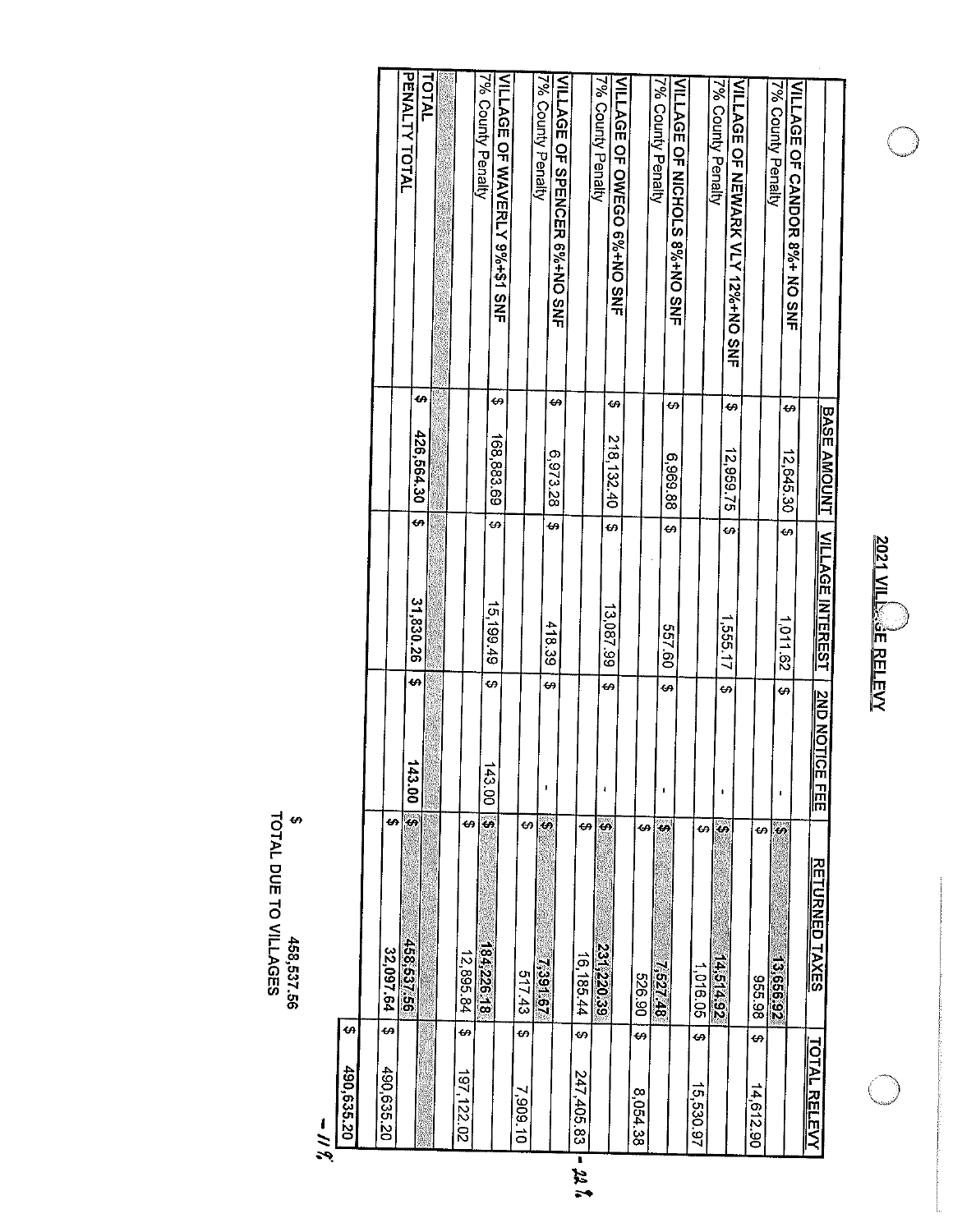|                        | 3,442.457.63<br>672.207.49                                    | 280,072.33                    | 31,125.00                             | 22'987'59               | 1,423,382.58              | 115,468.58             | 188,678.47              | 451,573.48                     | 31,822.85              | 465,839.12              | Total Relevy on Warrant:                  |
|------------------------|---------------------------------------------------------------|-------------------------------|---------------------------------------|-------------------------|---------------------------|------------------------|-------------------------|--------------------------------|------------------------|-------------------------|-------------------------------------------|
| 3,217,250.14           | 3,217,250.14                                                  | 261,749.83<br>05'22'81        | 216,004.64<br>15,120.36               | 144,388.10<br>10,107.12 | 1,330,264.08<br>93,118.50 | 107,914.60<br>7,553.98 | 176,335.01<br>12,343.46 | 422,031.31<br>29,542.17        | 123,198.90<br>8,623.95 | 435,363.67<br>30.475.45 | Co. Penalty:                              |
|                        | 3,148.302.26<br>68,947.88                                     | 69 861 9<br>Di <u>199</u> 992 | $\frac{209,828.86}{6,175.78}$         | 3,024.99                | 26,083.73                 | 2,115.96               | 172,877.35              | 8,275.21                       | 2,415.69               | 12.200.17               | School Interest:<br>Due to School:        |
|                        |                                                               |                               |                                       | 141,363.11              | 1,304,180.35              | 105,798.64             |                         | 413,756.10                     | 120,783.21             | 423,163.50              | <b>TOTAL TAX RETURNED</b>                 |
|                        | 1,425.62                                                      |                               |                                       | 1425.62                 |                           |                        |                         |                                |                        |                         | 7% County Penalty                         |
| 20,366.16              | 19,772.98<br>593.18                                           |                               |                                       | 19,772.98<br>593.18     |                           |                        |                         |                                |                        |                         | 3% School Interest<br>WHITNEY POINT 15    |
|                        |                                                               |                               |                                       |                         |                           |                        |                         |                                |                        |                         |                                           |
| 348,175.23             | $\frac{10,141.05}{24,372.29}$                                 |                               |                                       |                         |                           |                        |                         |                                |                        | 24 372.29<br>10,141.05  | 7% County Penalty<br>3% School Interest   |
|                        | 338,034.18                                                    |                               |                                       |                         |                           |                        |                         |                                |                        | 338 034.18              | WAVERLY 14                                |
|                        |                                                               |                               |                                       |                         | 15.537.67                 |                        |                         |                                |                        |                         | 7% County Penalty                         |
| 221,966.64             | $\frac{217,614.31}{4,352.33}$<br>$\frac{4,352.33}{15,537.67}$ |                               |                                       |                         | 435233                    |                        |                         |                                |                        |                         | 2% School Interest                        |
|                        |                                                               |                               |                                       |                         | 217 514.31                |                        |                         |                                |                        |                         | <b>VESTAL 13</b>                          |
|                        | 14,130.71                                                     |                               |                                       |                         | 14.130.71                 |                        |                         |                                |                        |                         |                                           |
| 201,866.65             | 3,958.23                                                      |                               |                                       |                         | 3 958.23                  |                        |                         |                                |                        |                         | 2% School Interest<br>7% County Penalty   |
|                        | 197,908.42                                                    |                               |                                       |                         | 197 908.42                |                        |                         |                                |                        |                         | UNION-ENDICOTT 11                         |
|                        | 20,884.85                                                     | 11429.28                      |                                       |                         |                           | 5,123.55               |                         | 799.11                         |                        |                         |                                           |
| 298,356.00             | 5,850.12                                                      | 160,074.19<br>- 3201.45       |                                       |                         |                           | 1435.18                |                         | 223.84                         |                        | 3,532.91<br>59'686      | 7% County Penalty<br>2% School Interest   |
|                        | 292,505.88                                                    |                               |                                       |                         |                           | 71,759.19              |                         | 11, 191.65                     |                        | 49,480.85               | <b>TIOGA 10</b>                           |
|                        | 17,328.61                                                     | 488.21                        | 14,270.15                             |                         |                           |                        |                         |                                |                        |                         |                                           |
| 247,551.08             | 7,210.24                                                      | 203.14                        | 59763                                 |                         |                           |                        |                         |                                |                        | 2,570.25                | 7% County Penalty                         |
|                        | 240,340.84                                                    | 6,771.35                      | 197,921.02                            |                         |                           |                        |                         |                                |                        | 35,648.47<br>1,069.47   | 3% School Interest<br>SPENCER-VAN ETTEN 9 |
|                        | 68,062.61                                                     | 5,766.61                      |                                       |                         | 59,073,28                 | 2,430.43               | 141.99                  | 030.30                         |                        |                         |                                           |
| 972,323.01             | 19,065.13                                                     | 1,615.28                      |                                       |                         | 16,547.13                 | 87.088                 | 39.77                   |                                |                        |                         | 7% County Penalty                         |
|                        | 853,257.88                                                    | 80,764.42                     |                                       |                         | 827,357.46                | 34,039.45              | 1.388.71                | $\frac{9,107.84}{ }$<br>182.17 |                        |                         | 2% School Interest                        |
|                        |                                                               |                               |                                       |                         |                           |                        |                         |                                |                        |                         | OWEGO-APALACHIN7                          |
|                        | 33,619.73                                                     |                               |                                       | 8486.23                 | 3,265.14                  |                        | 11,552.03               | 1,692.38                       | 8,623.95               |                         | 7% County Penalty                         |
| 480,282.09             | 470,864.61<br>- 9,417.48                                      |                               |                                       | 2,377.10                | 614.65                    |                        | 3,235.97                | 474.07                         | 2,415.69               |                         | 2% School Interest                        |
|                        |                                                               |                               |                                       | 13,855.20               | 45,730.12                 |                        | 161,793.01              | 23,703.07                      | 120783.21              |                         | NEWARK VALLEY 6                           |
|                        | $rac{195}{27}$                                                |                               |                                       | 195.27                  |                           |                        |                         |                                |                        |                         | 7% County Penalty                         |
|                        | 54.71                                                         |                               |                                       | 54.71                   |                           |                        |                         |                                |                        |                         | 2% School Interest                        |
|                        | 2,734.93                                                      |                               |                                       | 2,734.93                |                           |                        |                         |                                |                        |                         | MARATHON 5                                |
|                        | 1,609.23                                                      |                               |                                       |                         | 62.656                    |                        | 649.44                  |                                |                        |                         |                                           |
|                        | <b>450.76</b>                                                 |                               |                                       |                         | 268.84                    |                        | 181.92                  |                                |                        |                         | 7% County Penalty<br>2% School Interest   |
|                        | $\frac{22,538.01}{ }$                                         |                               |                                       |                         | 3,442.38                  |                        | 9,095.63                |                                |                        |                         | MAINE-ENDWELL 4                           |
|                        | 151.91                                                        |                               |                                       |                         | 151.91                    |                        |                         |                                |                        |                         |                                           |
|                        | 42.55                                                         |                               |                                       |                         |                           |                        |                         |                                |                        |                         | 7% County Penalty                         |
|                        | 2,127.66                                                      |                               |                                       |                         | 2,127.66<br>42.55         |                        |                         |                                |                        |                         | 2% School Interest<br>DRYDEN <sub>2</sub> |
|                        |                                                               |                               |                                       |                         |                           |                        |                         |                                |                        |                         |                                           |
| 398,414.66             | 57,888.99                                                     | 038.40                        | 12038                                 |                         |                           |                        |                         | 26,400.38                      |                        |                         | 7% County Penalty                         |
|                        | 101AL<br>390,602.56<br>7,812.10                               | $\frac{8,941.18}{178.82}$     | <b>SPENCER</b><br>11,907.84<br>238.15 |                         |                           |                        |                         | 7,395,13                       |                        |                         | 2% School Interest                        |
| <b>SCHOOL PORTION:</b> |                                                               |                               |                                       |                         |                           |                        |                         | CANDOR<br>369,753.54           |                        |                         |                                           |

**SCHOOL TAX RELEYY**<br>SCHOOL TAX RELEYY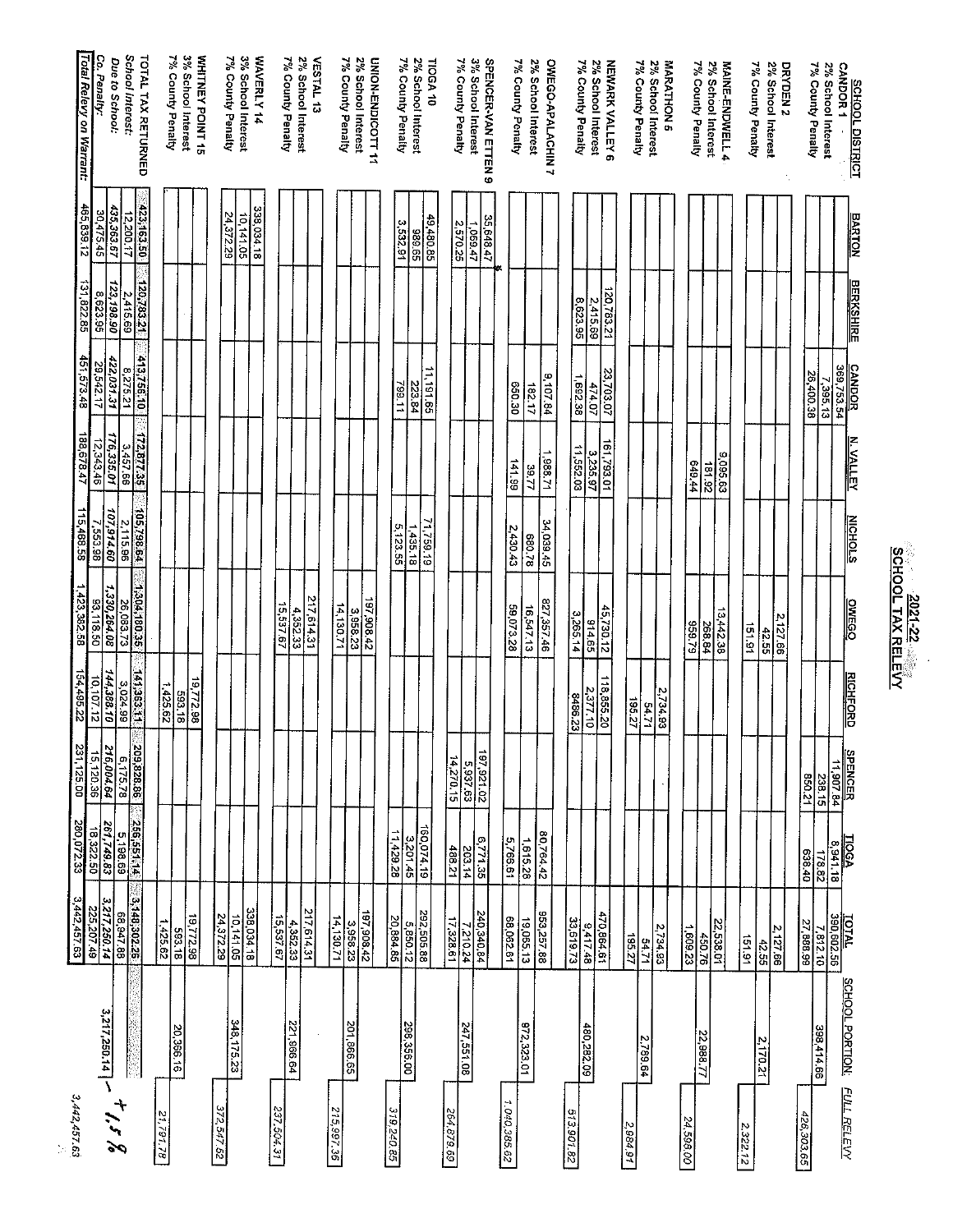## Print/View Summary

County of Tioga (490100000000) Fiscal Year Ending: 12/31/2022

## **Status: Pre-Budget Data Submitted**

### Tax Limit Form

Taxable Full Value

### \$2,853,140,313

Ad Valorem Tax Levy

# **Budget Adoption Date:** 12/14/2021

Total County-Wide Ad Valorem Tax Levy: \$25,358,754

#### Credits

**Prior Year Surplus Sales Tax:**  $$0$ Sales Tax Credits to Reduce County Levy on Towns: \$120,000 Payments by Town to Reduce County Levy:  $\$0$ **Other Credits:** \$2,636

### Tax Levy Calculations

| Richford sales TAX<br><b>Total Credits</b>                           | \$122.636    |
|----------------------------------------------------------------------|--------------|
| <b>Net Tax Levy</b>                                                  | \$25,236,118 |
| Real Estate and Chargebacks from Schedule D ERRONCOUS<br>ASSESSMERTS | \$9,250      |
| <b>Total Tax Levy</b>                                                | \$25,245,368 |

#### Tax Limit Calculations

| <b>Fiscal Year</b>                                     | <b>Taxable Full Value</b> |        |
|--------------------------------------------------------|---------------------------|--------|
| 2022                                                   | \$2,853,140,313           |        |
| 2021                                                   | \$2,852,859,402           |        |
| 2020                                                   | \$2,688,014,910           |        |
| 2019                                                   | \$2,633,735,434           |        |
| 2018                                                   | \$2,601,820,236           |        |
| <b>Five Year Total Full Valuation</b>                  | \$13,629,570,295          | $\sim$ |
| Five Year Average Full Valuation <sup>TV</sup>         | \$2,725,914,059           |        |
| Constitutional Tax Limit                               | \$46,340,539              |        |
| <b>Total Tax Levy</b>                                  | \$25,245,368              |        |
| Total Exclusions <sup>p</sup><br>$dcb\tau$<br>PAYMERTS | \$1,946,821               |        |
| Tax Levy Subject to Tax Limit                          | \$23,298,547              |        |
| Percentage of Tax Limit Exhausted                      | 50.28%                    |        |
| Constitutional Tax Margin                              | \$23,041,992              |        |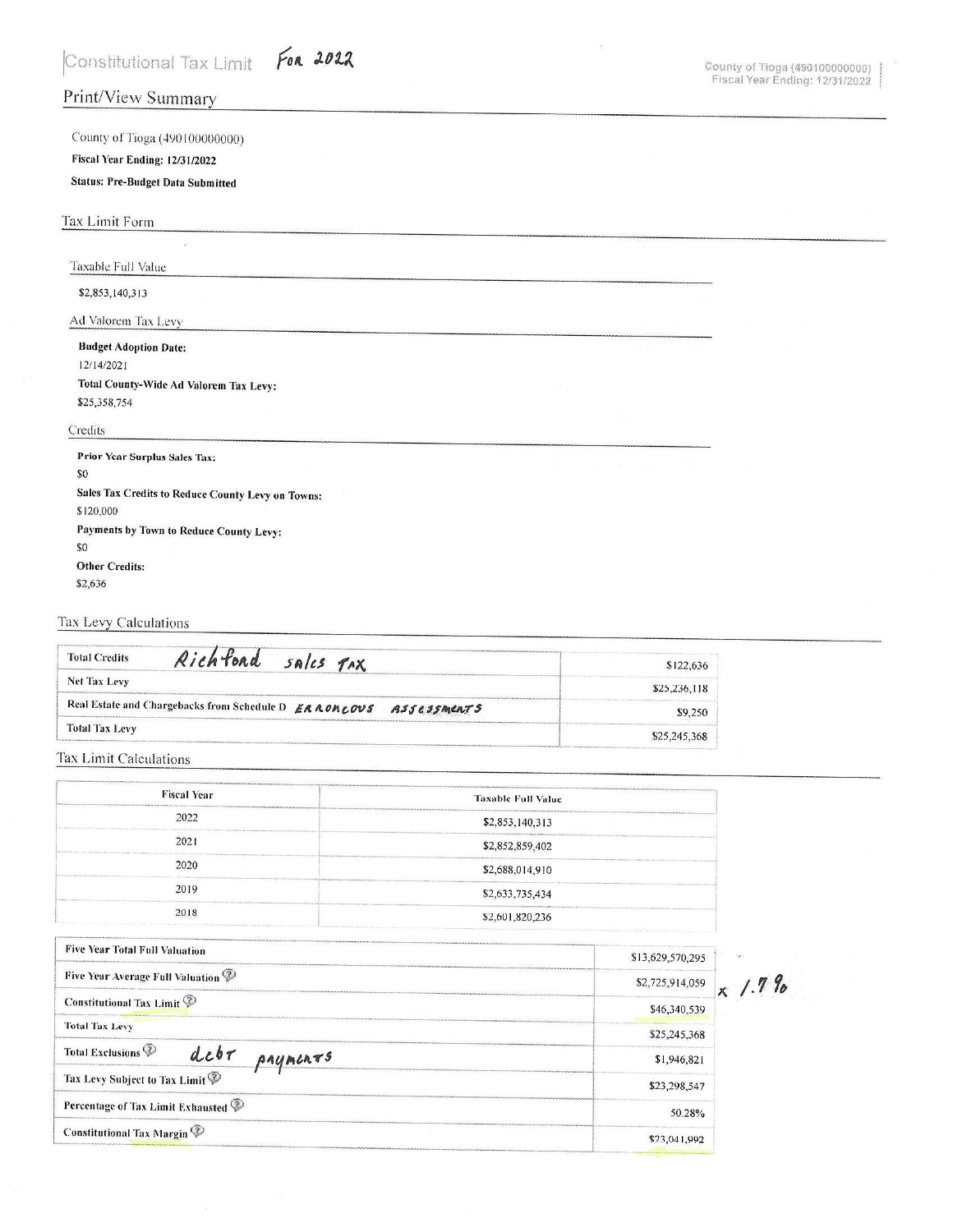## Daht Fychield

| Debt Exclusions                                 |                                                                     |                            |           |                          |                |                                                 |
|-------------------------------------------------|---------------------------------------------------------------------|----------------------------|-----------|--------------------------|----------------|-------------------------------------------------|
| <b>Revenue Producing Improvement Debts</b>      |                                                                     |                            |           |                          |                |                                                 |
| No entries.                                     |                                                                     |                            |           |                          |                |                                                 |
|                                                 |                                                                     |                            |           |                          |                |                                                 |
| Other Debt                                      |                                                                     | Principal                  | Interest  |                          | Total          |                                                 |
| <b>General Fund Bonds</b>                       |                                                                     |                            |           |                          |                |                                                 |
| SERIAL BONDS                                    | \$1,655,000                                                         |                            | \$414,416 |                          | \$2,069,416    |                                                 |
| Summary                                         |                                                                     |                            |           |                          |                |                                                 |
| <b>Revenue Producing Improvement Debt Total</b> |                                                                     |                            |           |                          |                | \$0<br>$\alpha$ , $\alpha$ , $\beta$ , $\alpha$ |
|                                                 | Revenues Designated for Such Debt Service from Schedule A           |                            |           |                          |                | 50                                              |
|                                                 | Revenue Producing Improvement Debt Net Exclusions                   |                            |           |                          |                | 30                                              |
| Other Debt Total                                |                                                                     |                            |           |                          |                | \$2,069,416                                     |
| Sub Total                                       |                                                                     |                            |           |                          |                | \$2,069,416                                     |
|                                                 | Revenues Designated by Law for Debt Service from Schedule B         |                            |           |                          |                | \$122,595                                       |
| <b>Debt Service Net Exclusions</b>              |                                                                     |                            |           |                          |                | \$1,946,821                                     |
|                                                 | Object/Purpose with a Period of Probable Usefulness from Schedule C | $\sim$ and $\sim$          |           |                          | 4.             | \$0                                             |
| <b>Other Exclusions</b>                         |                                                                     |                            |           |                          | $\overline{1}$ | \$0                                             |
| <b>Total Exclusions</b>                         |                                                                     |                            |           |                          |                | \$1,946,821                                     |
|                                                 |                                                                     |                            |           |                          |                |                                                 |
| Schedules                                       |                                                                     |                            |           |                          |                |                                                 |
| Schedule B<br><b>Budget Code</b>                |                                                                     | <b>Revenue Description</b> |           |                          |                | Amount                                          |
| A9710440970                                     | FEDERAL AID MBBA SUBSIDY                                            |                            |           |                          |                | \$122,595                                       |
|                                                 |                                                                     |                            |           | Total                    |                | \$122,595                                       |
| Schedule C                                      |                                                                     |                            |           |                          |                |                                                 |
|                                                 |                                                                     |                            |           |                          |                |                                                 |
| No entries.                                     |                                                                     |                            |           |                          |                |                                                 |
| Schedule D                                      |                                                                     |                            |           |                          |                |                                                 |
|                                                 | Purpose                                                             |                            |           |                          |                | Amount                                          |
| Chargebacks Subject To County Tax Limit         |                                                                     |                            |           |                          |                |                                                 |
| ERRONEOUS ASSESSMENT                            |                                                                     |                            |           |                          |                | \$9,250                                         |
|                                                 |                                                                     |                            |           | Total                    |                | \$9,250                                         |
| Other Exclusions                                |                                                                     |                            |           |                          |                |                                                 |
|                                                 |                                                                     |                            |           |                          |                |                                                 |
| No entries.                                     |                                                                     |                            |           |                          |                |                                                 |
|                                                 |                                                                     |                            |           |                          |                |                                                 |
|                                                 |                                                                     |                            |           |                          |                |                                                 |
| Form History                                    |                                                                     | User                       |           | Email                    |                |                                                 |
| Date and Time                                   | <b>Status Change</b>                                                |                            |           |                          |                |                                                 |
| 11/19/2021 12:03:04 PM                          | Pre-Budget Data Submitted                                           | Katie Chandler (LG4905)    |           | chandlerk@co.tioga.ny.us |                |                                                 |
| 11/18/2021 3:46:54 PM                           | Open                                                                | Katie Chandler (LG4905)    |           | chandlerk@co.tioga.ny.us |                |                                                 |
| 09/16/2021 10:12:52 AM                          |                                                                     |                            |           |                          |                |                                                 |

 $-$ 

Scott Waldorf (LGSAMAU03) swaldorf@osc.ny.gov Not Started